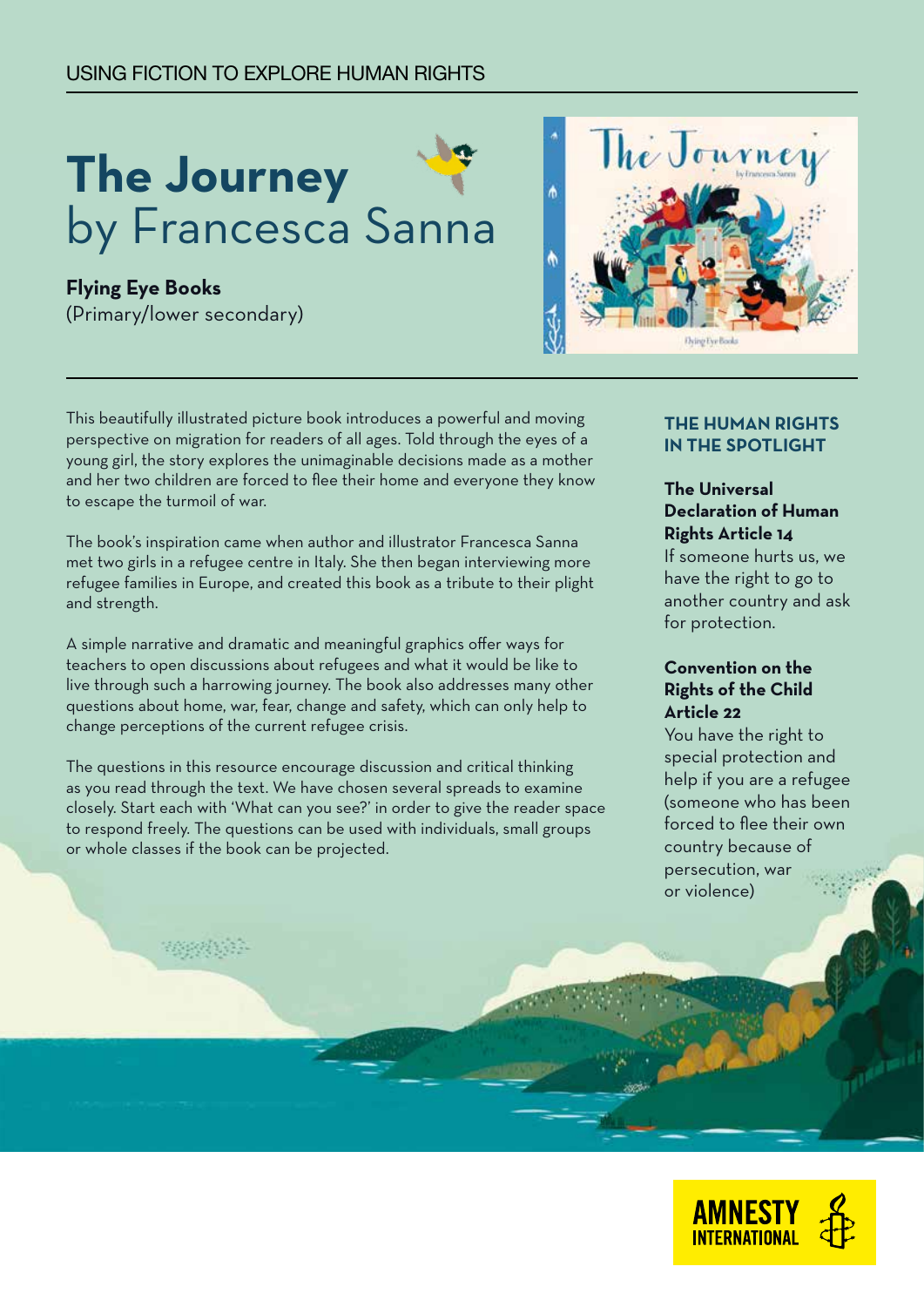## **Questions for discussion**



## **FRONT COVER:**

- What do you notice about the front cover?
- What do you expect the story to be about?
- Why has the author drawn some of the people small and some big?
- How do you feel when you look at it?



## **'I LIVE WITH MY FAMILY IN A CITY CLOSE TO THE SEA'**

- Would you like to be playing on the beach?
- Who do you think is telling the story?
- What do you think happens next?

- Are the family happy? - Why is the sea black?



#### **'THE WAR BEGAN'**

- What is happening? - What does 'chaos' mean? - Where has the girl gone?

- What might the big black hands be?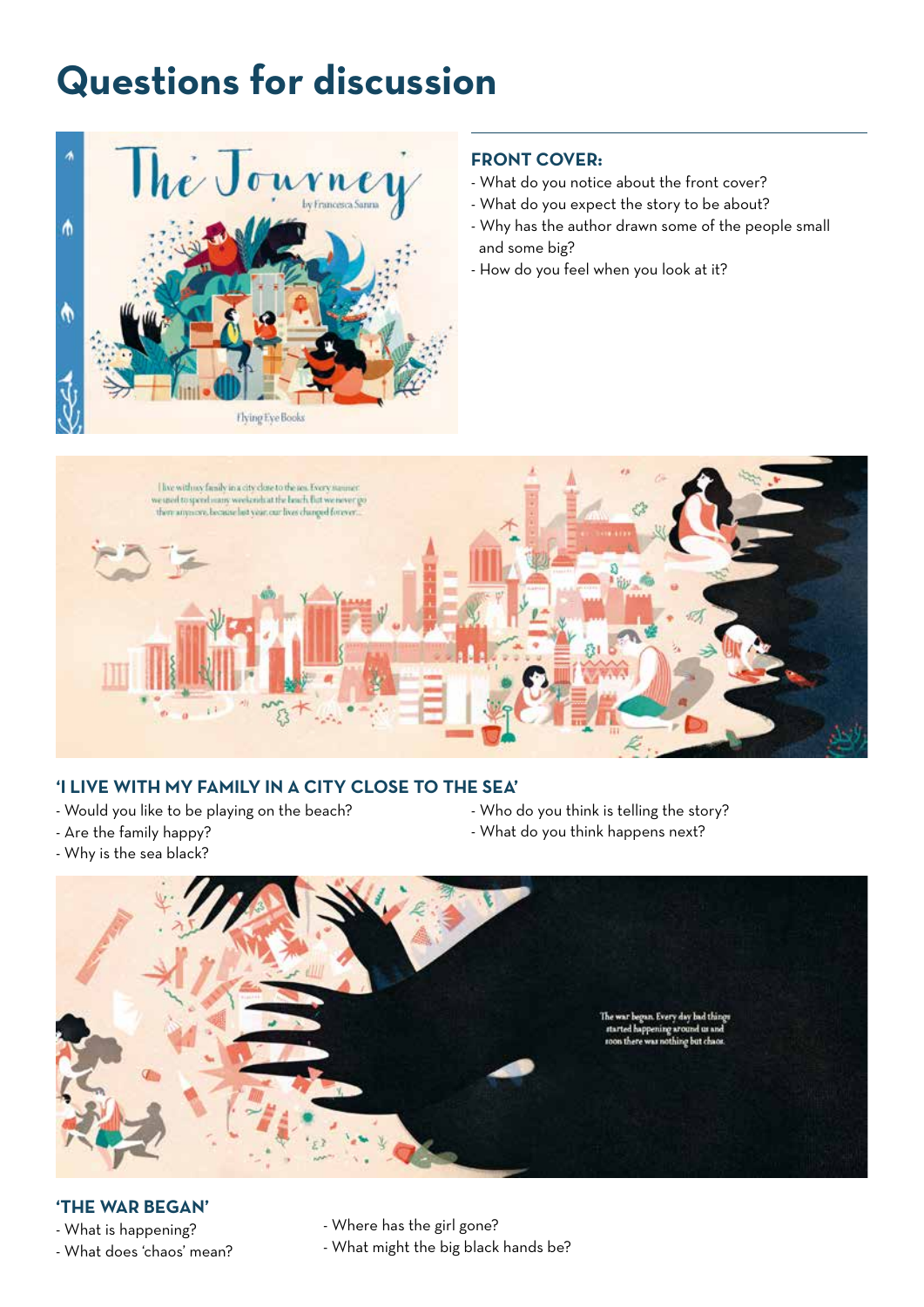

## **'AND ONE DAY THE WAR TOOK MY FATHER'**

- What can you see? What can't you see?
- What does the black represent?
- There is only one sentence. Why?
- 'The war took my father'. What does that mean?



#### **'SINCE THAT DAY…'**

- What is difference between the two pictures?
- Who is missing?
- How is the family feeling now?
- What is coming in through the window?
- Why has the author drawn big black hands?
- What does the author mean by 'everything became darker'?





#### **'THE OTHER DAY…'**

- The mum and her friend are talking about escaping to another country. What do they think it will be like?
- Why has the author used light colours for the mountains?

The other day, one of say mother's friends told her that many people are leaving. They are trying to escape to another<br>country. A country far away with high mountains.



- Why are the people running?

- Why can't you see their faces?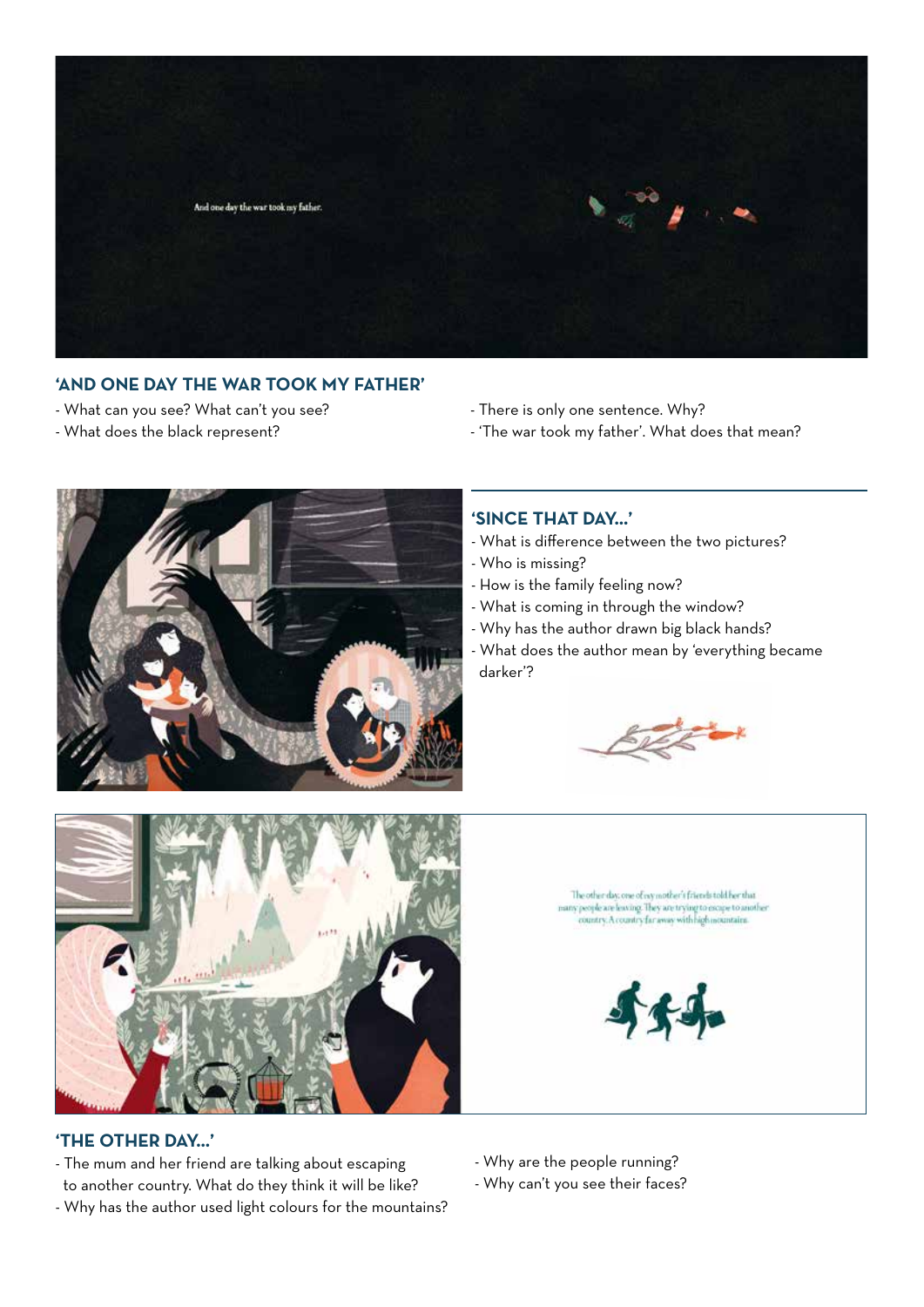

 $We don't want to leave but our another tell using {\it well}\ we have {\it well}\ we have in unit cases and say, gevollye to every one we know.$ 

## **'WE DON'T WANT TO LEAVE'**

- How do you think the mother feels about packing everything they have?
- The children have to say goodbye to everyone they know. How would you feel if you had to do this?
- Their mother says it will be 'a great adventure'. What do you think?
- What would you miss about your home if you had to leave?



#### **'WE LEAVE AT NIGHT'**

- What is happening on the right? And on the left?
- What has changed in the two pictures and why?
- Who is the driver?
- Why are they hiding?



## **'THE FURTHER WE GO'**

- What is happening?

- What are the bright and dark colours trying to tell us?

- Why do they have to leave things behind? - Look at their faces. How are they feeling?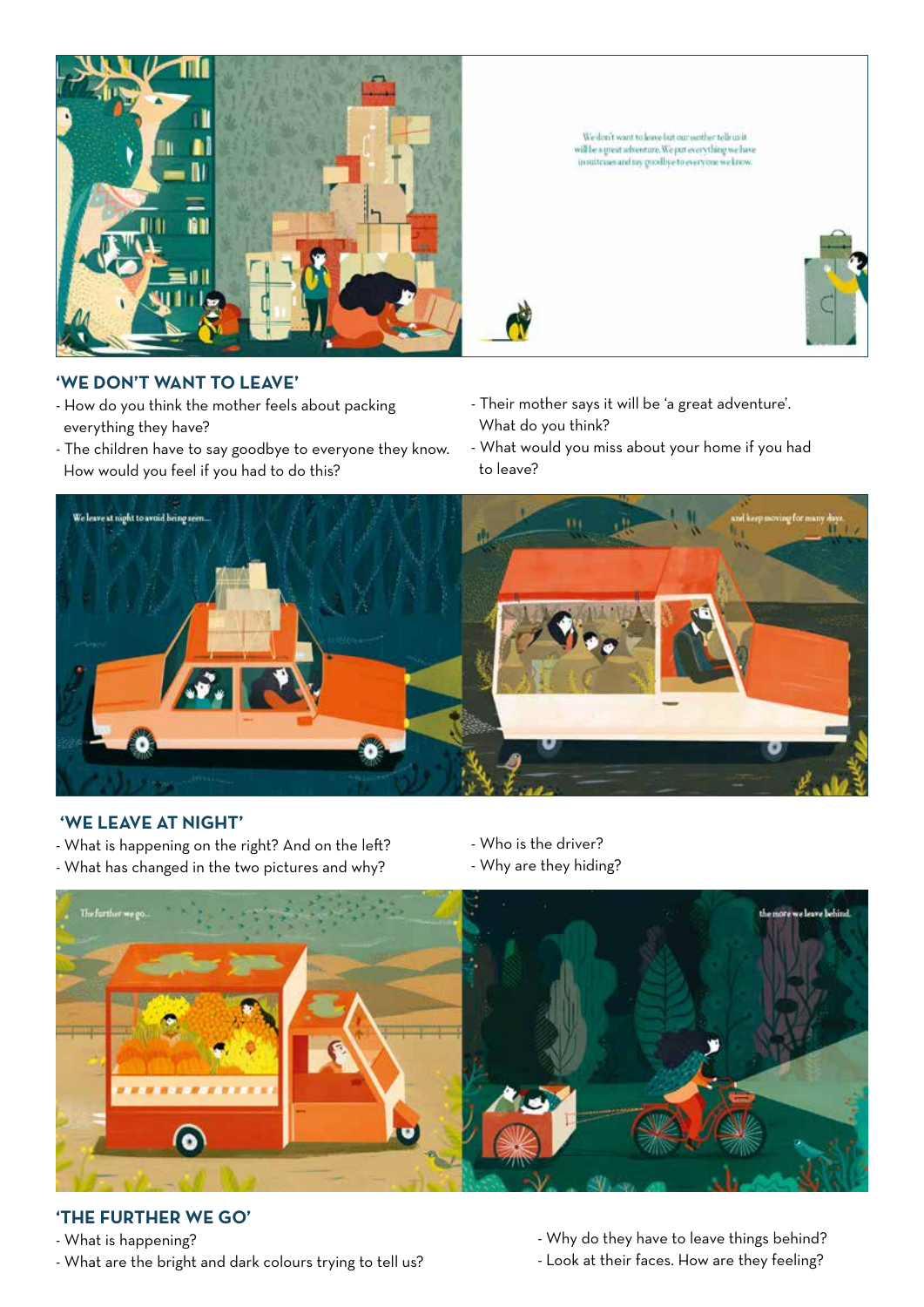

## **'WE FINALLY ARRIVE AT THE BORDER'**

- Why is it dark?
- How does this place make you feel?
- What is a border?



- How would you feel faced with that wall?



#### **'BUT, OH NO!'**

- The guard is big and looming, and the family small and looking up. Why?
- Why are they not allowed to cross the border into another country? Should they be allowed?
- 'We have nowhere to go.' What will they do next?



#### **'IN THE DARKNESS THE NOISES OF THE FOREST SCARE ME'**

- Point out the differences between the two pictures.
- The little girl says mother is never scared. Is this true?
- Why does the mother wait until the children are asleep to cry?
- Can you see the hands and eyes in the forest? What do they mean?
- How would you feel if you were here?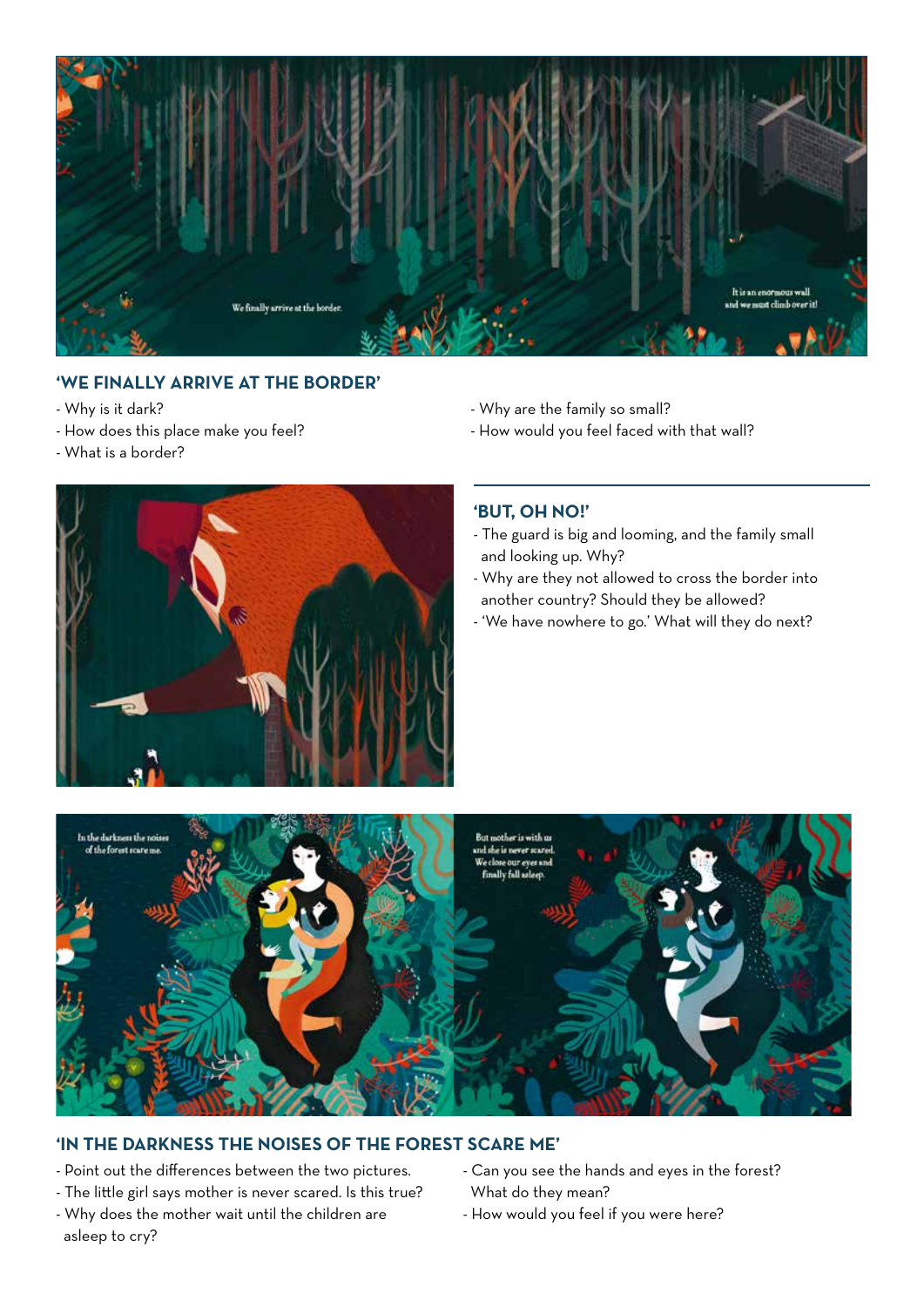

#### **'SHOUTING WAKES US UP.'**

- In a fairy tale, a forest can be a place of magic but also danger. Which is it here?
- What do the guards want to do with the family?
- What do you think of the guards and dogs?
- It looks like the family are running in the direction of something or someone. What or who? Why does he blend in with the forest?
- What do you want to happen next?



## **'WE RUN AND RUN'**

- The man helps them climb the wall/go over the border. Who is he? Why did mother give him money?
- Are the family safe now?
- Is darkness good or bad in this story? Or both?



## **'OUR JOURNEY IS NOT OVER YET.'**

- What does this picture make you feel?
- It's a large number of people for a small boat. Do you think they'll all get on?
- Are the family safe or still in danger? Of what?
- Where are the birds going?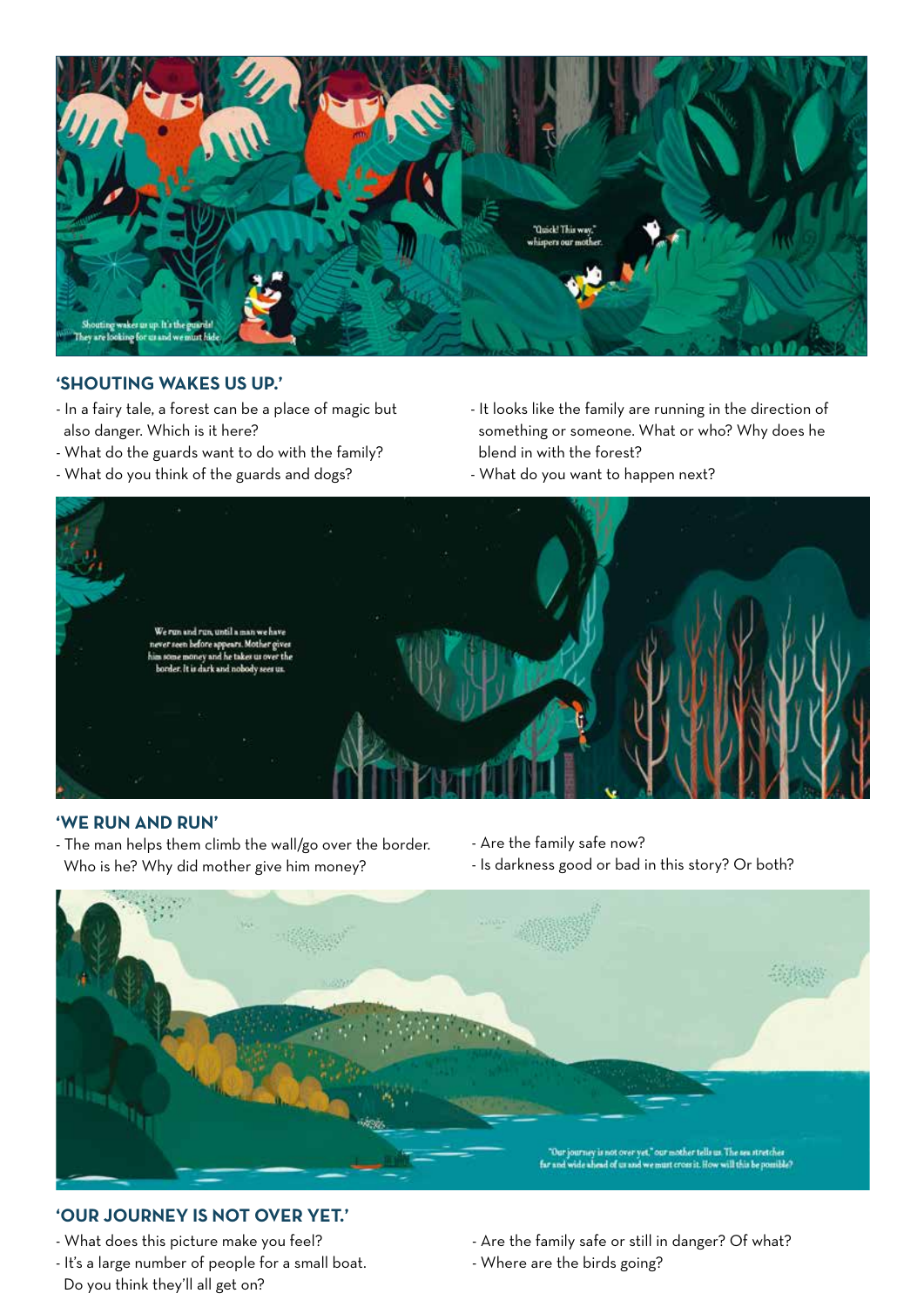

#### **'WE HAVE BOARDED A FERRY WITH SO MANY PEOPLE!'**

- What can you see under the sea?
- What does capsize mean?
- How would you feel if you were in the boat?
- What would you do to make yourself feel better?





## **'THE BOAT ROCKS AND ROCKS'**

- Why are the waves dark and the fairies bright?
- The boat is tiny but the waves and the fairies are big. Why?
- 'We tell each other new stories.' Why?
- What do you think the new land will be like?



## **'AS THE SUN RISES'**

- Where are they?
- Why can you only see the mother's face?
- What is a lighthouse and what does it symbolise?
- Does the mother feel safe yet?

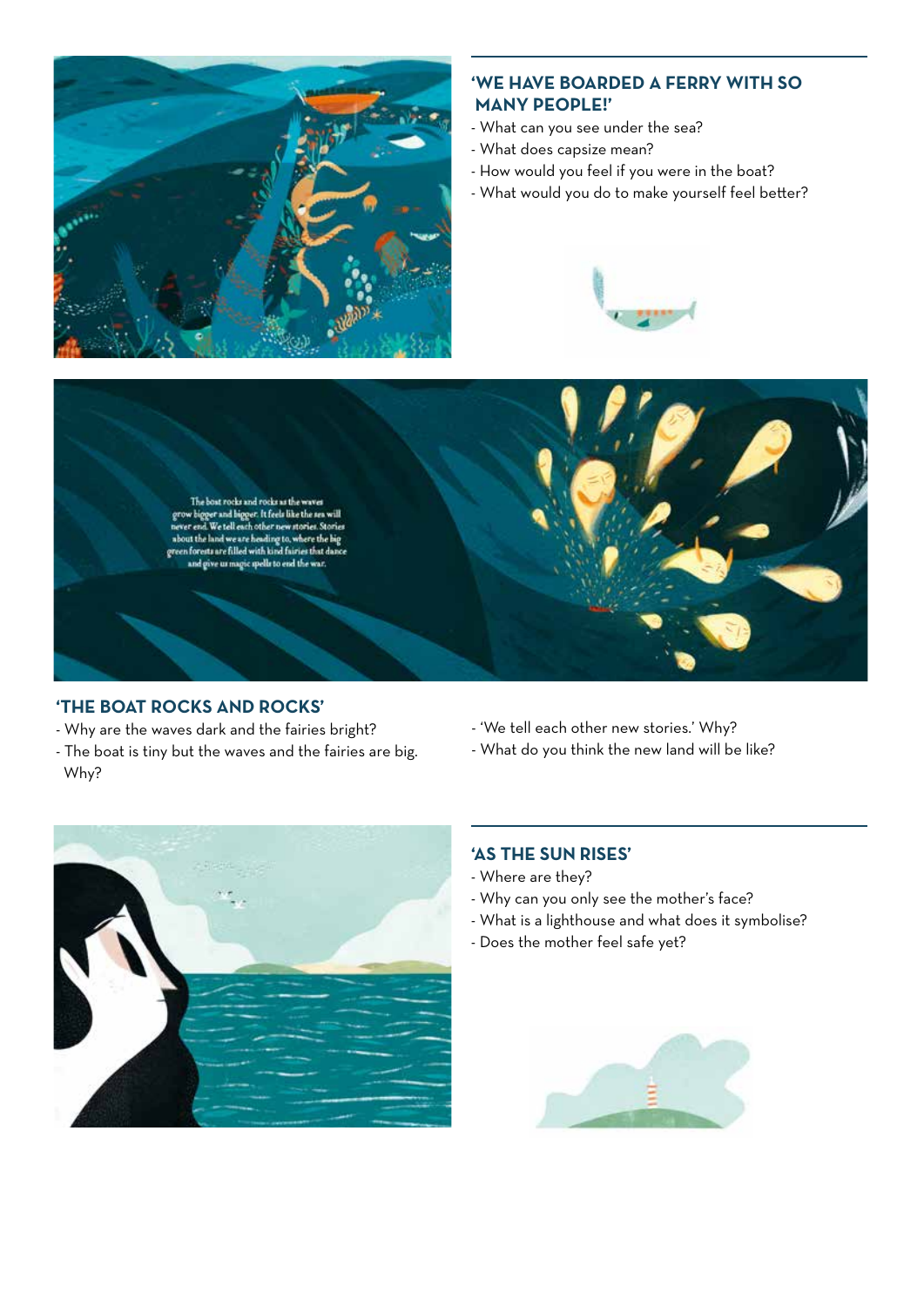

## **'WE TRAVEL FOR MORE DAYS'**

- How long do you think they have been travelling for now? What emotions are the characters feeling? How would you be feeling in their position?
- How do you feel about them being on a train rather

than a boat?

- Where are the birds flying to?
- Why is the train bright and red? What mood do the colours convey?



## **'THEY ARE MIGRATING JUST LIKE US'**

- What does migrating mean?
- There are variety of birds all flying in the same direction but they do not have to cross borders as people do.
- Why has the author drawn the family riding on the neck of a bird?
- The story ends without telling us if the family find a safer life. Why?
- Do you like this ending?
- If you were telling the story, how would you end it?